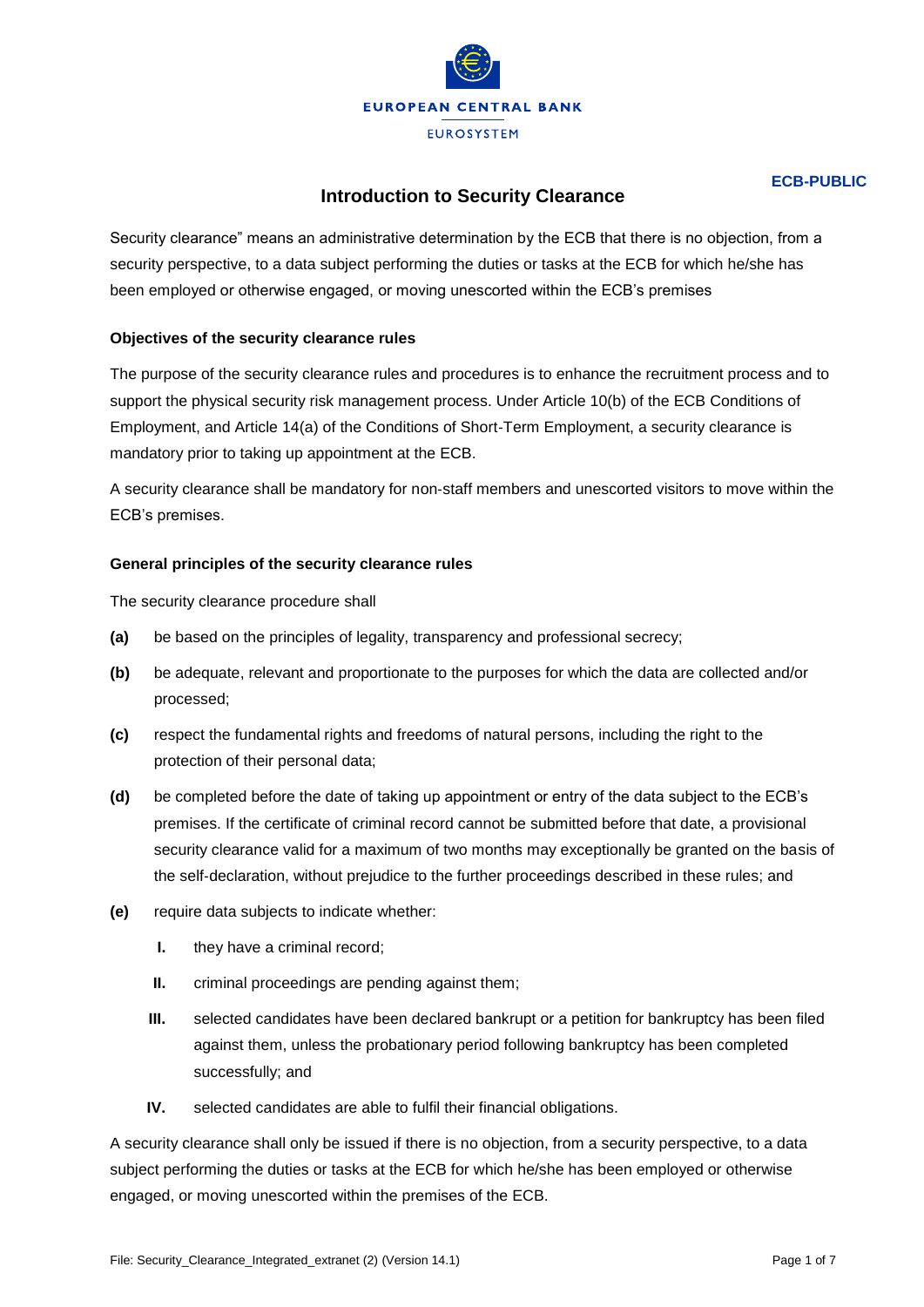A security clearance shall not be issued if the data subject has been sentenced to imprisonment for a period of one year or longer for offences which have not been deleted from the certificate of criminal record.

# **1. Definitions**

- 1) Selected candidate" means candidates who are selected for employment at the ECB and to whom an offer for employment at the ECB has been made;
- 2) "Non-staff member" means all persons working for the ECB other than on the basis of an employment contract and for whom an ECB security badge has been requested;
- 3) "Unescorted visitor" means any other person for whom a manager has requested unescorted status at the ECB, and who receives an unescorted visitor badge valid for one day only, except for permanent members of staff of a national central bank that is part of the European System of Central Banks and members of an ESCB committee or working group;
- 4) "Head of DIV/SET" as a position title, includes acting as data controller in the meaning of Regulation (EC) No 45/2001 for the processing of personal data in the context of the security clearance procedure;
- 5) "Security self‐declaration" means a form containing the privacy statement and questions for the purpose of obtaining a security clearance to which a person requiring security clearance must respond, and in which he/she declares that all the answers given are true, complete and to the best of his/her knowledge;
- 6) "Data subject" means the identified or identifiable natural person in relation to whom data are processed in the context of these rules;
- 7) "Certificate of criminal record" hereinafter called "the certificate", means a certificate of criminal record issued by a national or local competent authority of the country of residence of the data subject that either lists – in accordance with the relevant national or local laws – the criminal offences for which the data subject has been convicted, or that specifies whether or not the issuing authority has objections to the data subject being employed by the ECB in view of the data subject's criminal record;
- 8) "Security clearance file" means a set of related records concerning the security clearance of the data subject;
- 9) "Panel" means a group of four persons comprising staff of DG Administration, Security and Safety Division (DIV/SET), DG Human Resources, Budget and Organisation, Recruitment and Compensation Division (DIV/RCO), and DG Legal Services, Legal Advice Division (DIV/LEA), and the Head of DIV/SET as chair, which reviews a security clearance file of a selected candidate or member of staff. In the event that the data subject is a non‐staff member, a panel of three persons comprising DIV/SET staff, the concerned business area, and the Head of DIV/SET as chair, shall review the security clearance file.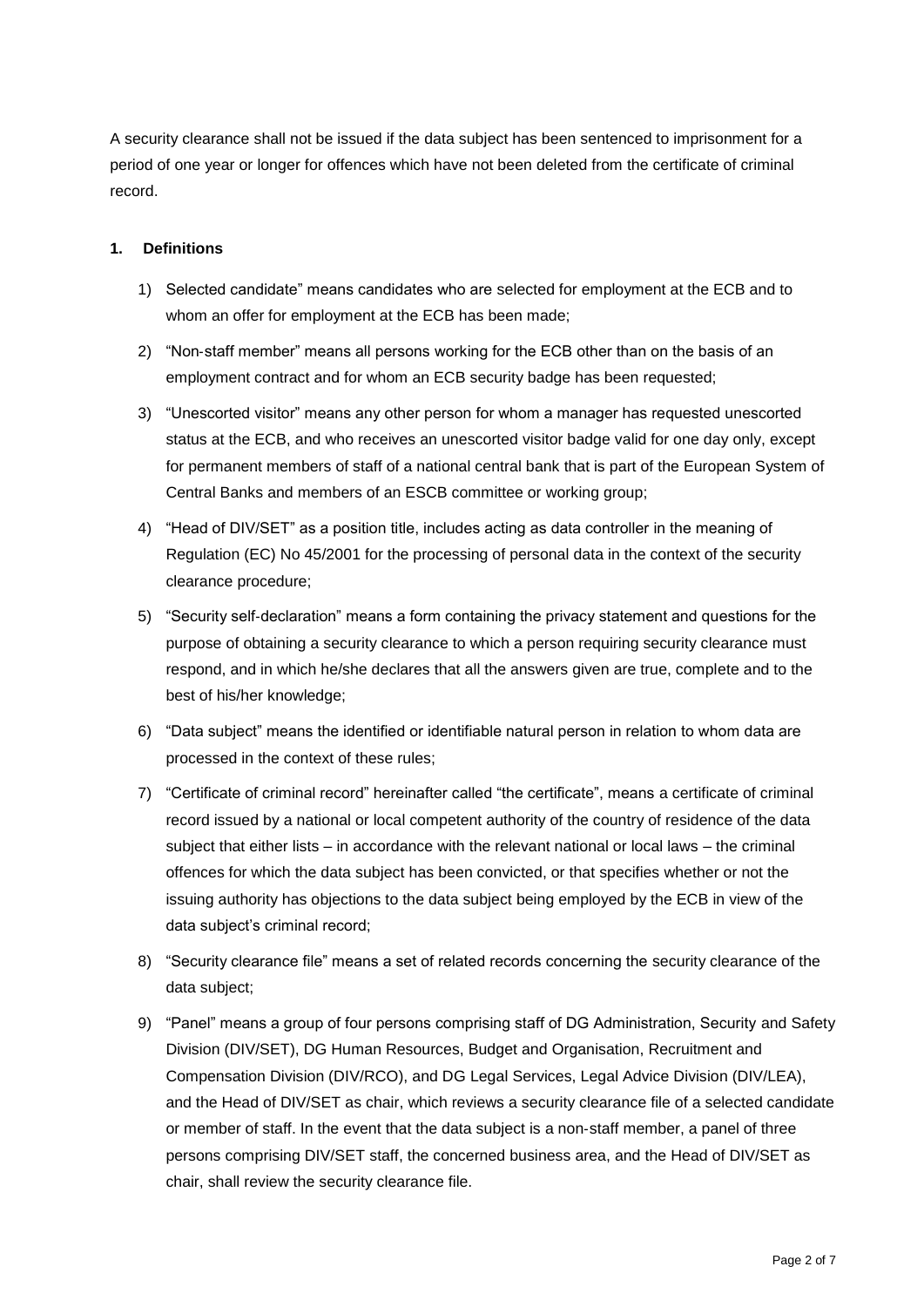# **2. Responsibilities**

- 1) The Head of DIV/SET shall be responsible for issuing security clearances and administering the security clearance files, according to the data protection rules set out in these rules.
- 2) The Head of DIV/RCO shall be responsible for ensuring that selected candidates are informed of the ECB's security clearance rules.
- 3) The English Translation and Editing Section shall be responsible for translating the certificate into English, if need be. For the purpose of the protection of personal data, the certificate shall be made anonymous.
- 4) A manager who requests a security badge for a non-staff member or announces an unescorted visitor shall be responsible for ensuring that they are informed about the security clearance rules.
- 5) The Panel shall review the security clearance file of a selected candidate or member of staff with a provisional security clearance in the case of a positive response in the security self-declaration, and/or where an offence or any other adverse information is stated on the certificate, and/or where doubt remains regarding the accuracy, authenticity, consistency or comprehensiveness of the submitted documents. The Panel shall make a recommendation to the Director General Human Resources, Budget and Organisation or, in the case of a managerial or advisory position, to the Executive Board, seeking a decision whether a security clearance is to be issued, the probationary period extended or the employment contract terminated.
- 6) The Panel shall be responsible for reviewing the security clearance file of a non‐staff member in the case of a positive response in the security self‐declaration, and/or where an offence or any other adverse information is stated on the certificate, and/or where doubt remains regarding the accuracy, authenticity, consistency or comprehensiveness of the submitted documents. The Panel shall make a recommendation to the Director General Administration who shall decide whether a security clearance is to be issued.
- 7) The data subject shall be responsible for providing the security self-declaration to the Head of DIV/SET and requesting the certificate from his/her competent national authority immediately upon receipt of the letter of appointment, but in no case later than two weeks prior to taking up appointment or entering to the ECB's premises.

## **3. Security Clearance Levels**

1) The following security clearance levels shall apply:

Level A: requires the data subject to complete a security self-declaration;

Level B: requires the data subject to complete a security self‐declaration and to submit a certificate.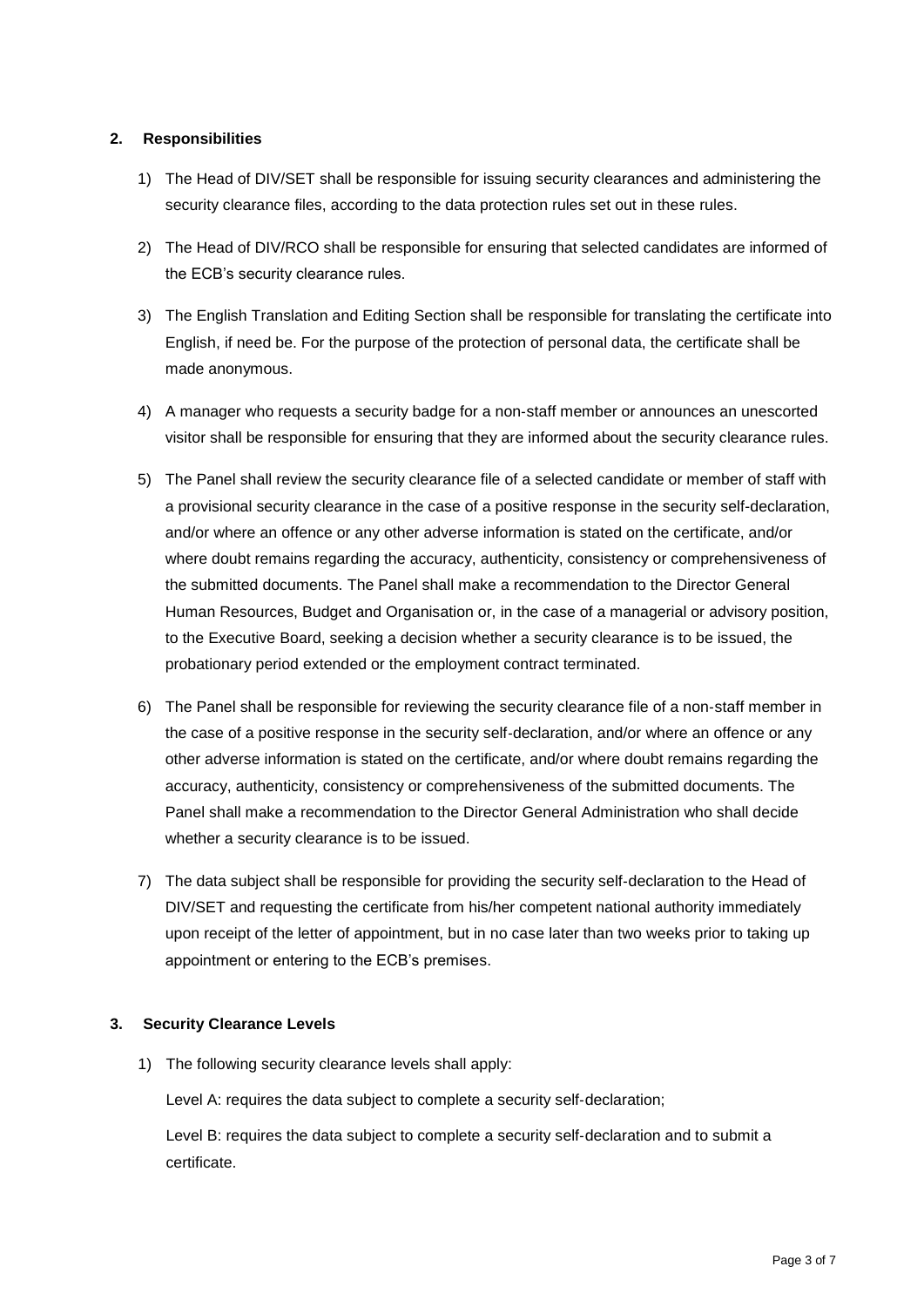- 2) Data subjects accessing security zone<sup>1</sup> two shall require at least Level A security clearance.
- 3) Data subjects accessing security zones three to five shall require Level B security clearance.

## **4. Procedure for selected candidates**

- 1) The data subject shall submit the security self‐declaration and, the certificate which shall not be more than two months old on the date it is submitted to the ECB to the Head of DIV/SET. Related expenses shall be borne by the data subject. Upon receipt of any of the documents, DIV/SET shall open a security clearance file for the data subject.
- 2) Without prejudice to section 3(2), in the case of negative responses in the security selfdeclaration and where no offences or any other adverse information is stated on the data subject's certificate, the Head of DIV/SET, or the persons to whom authority to do so has been delegated, shall issue a security clearance once they have received originals of all required documents.
- 3) In the case of a positive response in the security self‐declaration and/or where an offence or any other adverse information is stated on the certificate of the data subject and/or where doubt remains regarding the accuracy, authenticity, consistency or comprehensiveness of the submitted documents, the Head of DIV/SET shall convene the Panel in order to review the file.
- 4) The review of the security clearance file shall take into account the following:
	- a) the position and/or duties offered and/or assigned to the data subject;
	- b) the offences and/or other adverse information stated on the certificate and the corresponding responses made by the data subject on the security self‐declaration;
	- c) the risks stemming from a potential recidivism of the offences that are listed; and/or
	- d) the risks stemming from a number of separate minor offences (each of which would be of no relevance if isolated), that provides an indication of the integrity of the data subject.
- 5) The data subject shall be informed that the Panel has been convened and shall have the right to be heard in order to present his/her view on the matter. The data subject's comments shall be retained in the security clearance file.
- 6) The Panel shall forward its recommendation in writing to the Director General Human Resources, Budget and Organisation, or in the case of a managerial or advisory position, to the Executive Board, seeking a decision whether a security clearance is to be issued, the probationary period extended or the employment contract terminated. This reasoned decision shall be communicated in writing to the Head of DIV/SET who shall inform the Panel and the data subject of the decision.

#### All correspondence shall be stored in the data subject's security clearance file**.**

 $\overline{a}$ 

<sup>&</sup>lt;sup>1</sup> This security concept is based on a six-level security zoning model (SECURITY ZONES 0 - 5), where 0 represents the lowest level of security and 5 the highest. The general purpose is to classify the different areas of the ECB according to their individual risk level. Each zone has a number of different security measures and, as a result, similar areas are clustered.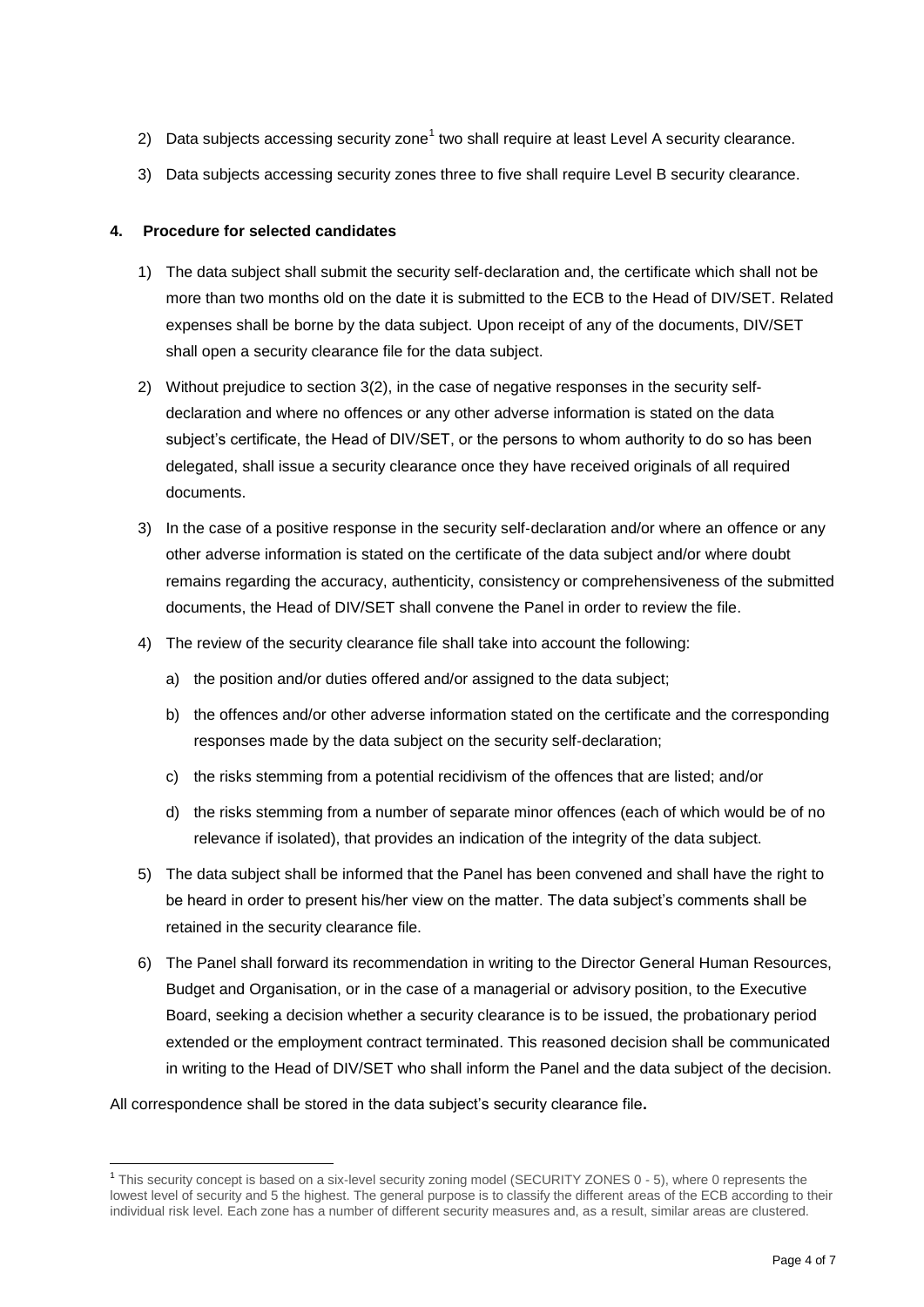## **5. Procedure for non**‐**staff members and unescorted visitors**

- 1) The data subject shall submit the security self-declaration and, in the event a Level B security clearance is required, the certificate – which shall not be more than two months old on the date it is submitted to the ECB – to the Head of DIV/SET. Upon receipt of any of the documents, DIV/SET shall open a security clearance file for the data subject.
- 2) Without prejudice to section 3(2), in the case of negative responses in the security selfdeclaration and where no offences or any other adverse information is stated on the data subject's certificate, the Head of DIV/SET, or the persons to whom authority to do so has been delegated, shall issue a security clearance once all required documents are available in original.
- 3) In the case of a positive response in the security self‐declaration, and/or where an offence or any other adverse information is stated on a non‐staff member's certificate, and/or where doubt remains regarding the accuracy, authenticity, consistency or comprehensiveness of the submitted documents, the Head of DIV/SET shall convene the Panel in order to review the file in accordance with section 4(4). The non‐staff member shall be informed that the Panel has been convened. The Panel shall forward its recommendation in writing to the Director General Administration, seeking a final decision whether or not to issue a security clearance. This reasoned decision shall be communicated in writing to the Head of DIV/SET who shall inform the Panel and the data subject of the decision.
- 4) In the case of positive responses in the security self-declaration, and/or where offences or any other adverse information is stated on an unescorted visitor's certificate, DIV/SET shall review the security clearance file in accordance with section 4(4). The Head of DIV/SET shall, together with the requesting manager, decide whether or not to issue a security clearance. In the case of disagreement between the Head of DIV/SET and the requesting manager, the Head of DIV/SET shall forward the case to the Director General Administration for a final decision.

## **6. Validity of a security clearance**

The security clearance for a member of staff shall remain valid until termination or expiry of his/her employment contract with the ECB, but in no case less than three years. A renewed security clearance shall only become necessary, if the preceding security clearance has expired and the new employment contract is not immediately/directly succeeding the preceding one.

The security clearance for a non-staff member and/or an unescorted visitor shall remain valid for three years after which, if necessary, a new security clearance must be applied for in accordance with these rules.

# **7. Security Clearance file**

1) Information collected for the purpose of determining whether or not an individual is to be issued a security clearance shall be stored in a security clearance file. The security clearance file shall be marked "PERSONAL & CONFIDENTIAL", in accordance with the ECB's classification grid.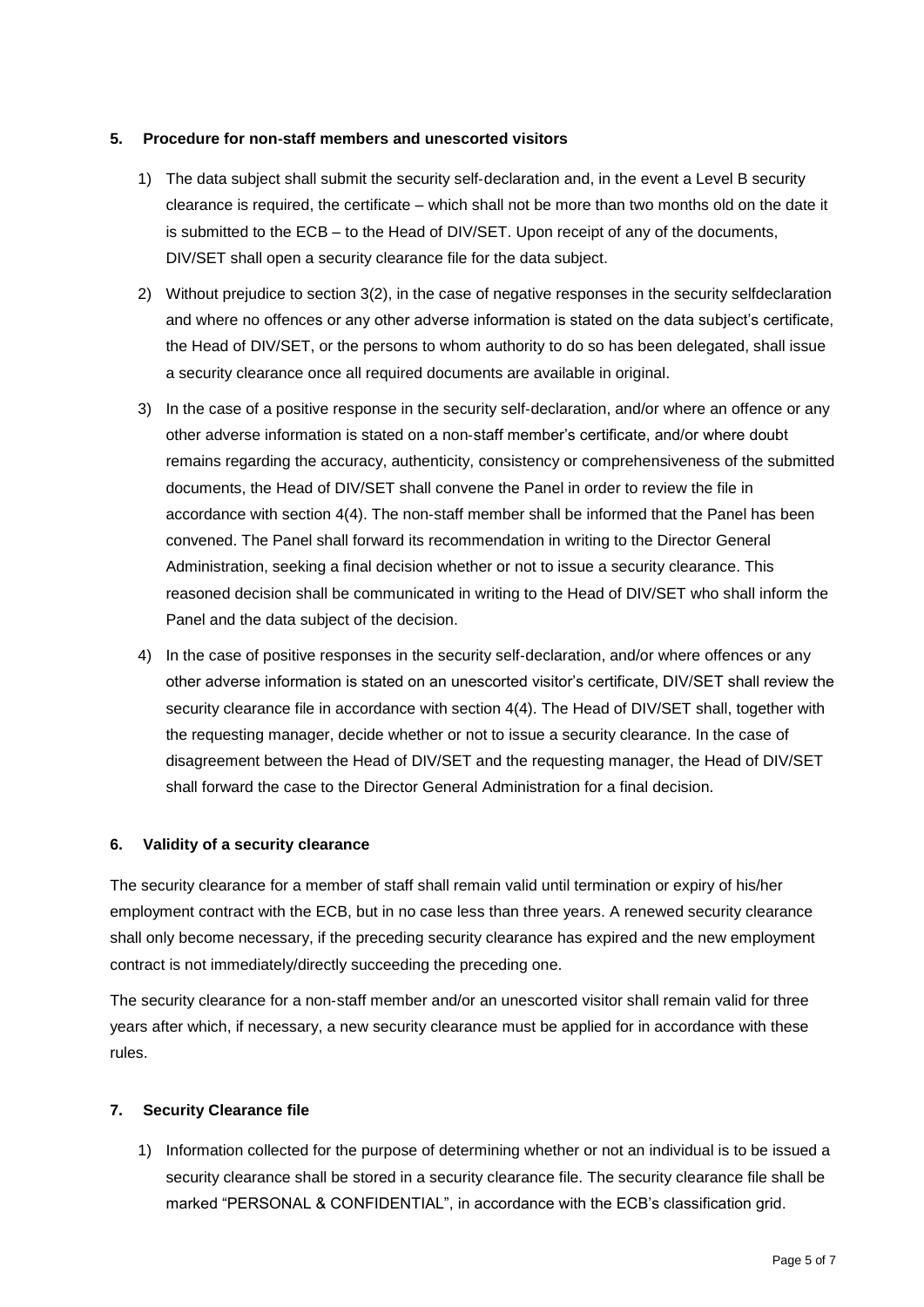- 2) The security clearance file shall contain all relevant documentation that is required for the purpose of issuing a security clearance and shall not be used for any other means.
- 3) The security clearance file shall be retained by the Head of DIV/SET.

# **8. Secure processing of personal data**

- 1) The Head of DIV/SET shall keep the security clearance files in appropriate file safes within the secured area of DIV/SET.
- 2) The security clearance files shall be accessible only to the DIV/SET staff who are appointed by the Head of DIV/SET. For the purpose of sections 4 and 5, a security clearance file shall also be accessible to members of the Panel.
- 3) The data subject shall have the right to access his/her security clearance file upon written request to the Head of DIV/SET and request rectification of errors or omissions. Such access shall be given, without constraint, at any time within three months after receipt of the request. In the event of dispute, the right to have recourse to the European Data Protection Supervisor may be exercised at any time.
- 4) The data subject may provide the ECB with updated certificates at any time throughout the period of validity of the security clearance. The ECB shall include updated certificates in the security clearance file and shall keep previous certificates only until a decision related to the previous certificates has become final.
- 5) The Head of DIV/SET may issue further instructions regarding the procedure for the safekeeping of security clearance files.

## **9. Transfer of personal data**

- 1) Personal data contained in a security clearance file shall only be transferred within the ECB if the data are necessary for the legitimate performance of the tasks of the recipient.
- 2) The personal data collected in the course of the security clearance procedure shall not be transferred to any EU institution, body, office or agency, or Member State or third country.
- 3) The Head of DIV/SET, or the persons to whom authority to do so has been delegated, may contact the relevant authorities to verify the accuracy, authenticity, consistency or comprehensiveness of any document provided by the data subject in order to obtain the security clearance.

## **10. Retention and destruction of personal data**

1) The security clearance file shall be retained for the period of time that the data subject has an employment contract, or is otherwise engaged with the ECB until one year after expiry or termination of the employment contract or other engagement with the ECB, but for a minimum of